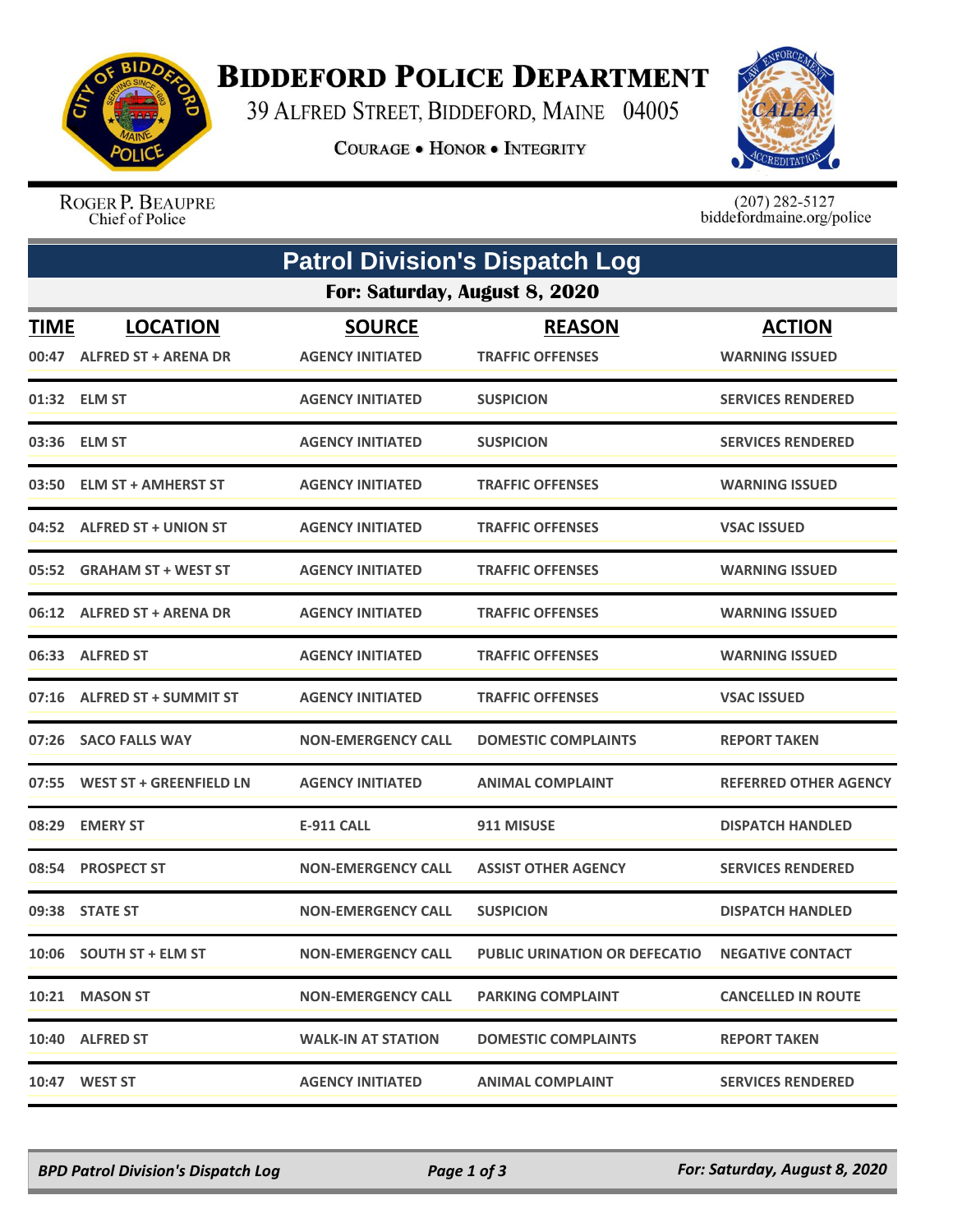| <b>TIME</b> | <b>LOCATION</b>                            | <b>SOURCE</b>             | <b>REASON</b>                                               | <b>ACTION</b>                |  |  |
|-------------|--------------------------------------------|---------------------------|-------------------------------------------------------------|------------------------------|--|--|
|             | 10:57 CHAPEL ST                            | <b>E-911 CALL</b>         | <b>THEFT</b>                                                | <b>SERVICES RENDERED</b>     |  |  |
|             | 11:09 BRADBURY ST                          | <b>WALK-IN AT STATION</b> | <b>DOMESTIC COMPLAINTS</b>                                  | <b>REPORT TAKEN</b>          |  |  |
|             | 11:39 ALFRED ST                            | <b>E-911 CALL</b>         | <b>DISTURBANCE / NOISE</b>                                  | <b>SERVICES RENDERED</b>     |  |  |
|             | 12:38 WESTWOOD DR                          | <b>E-911 CALL</b>         | 911 MISUSE                                                  | <b>DISPATCH HANDLED</b>      |  |  |
|             | 12:43 PIKE ST                              | <b>NON-EMERGENCY CALL</b> | <b>PAPERWORK</b>                                            | <b>NEGATIVE CONTACT</b>      |  |  |
|             | 13:30 MARINER WAY                          | <b>E-911 CALL</b>         | 911 MISUSE                                                  | <b>DISPATCH HANDLED</b>      |  |  |
|             | 13:41 MT VERNON ST                         | <b>NON-EMERGENCY CALL</b> | <b>MENTAL ILLNESS CASES</b>                                 | <b>REPORT TAKEN</b>          |  |  |
|             | 14:33 MARINER WAY                          | <b>NON-EMERGENCY CALL</b> | <b>HARASSMENT</b>                                           | <b>SERVICES RENDERED</b>     |  |  |
|             | 16:38 SUMMER ST                            | <b>NON-EMERGENCY CALL</b> | <b>DISTURBANCE / NOISE</b>                                  | <b>SERVICES RENDERED</b>     |  |  |
|             | 16:38 ELM ST                               | <b>E-911 CALL</b>         | 911 MISUSE                                                  | <b>DISPATCH HANDLED</b>      |  |  |
|             | 16:44 POOL ST + HILLS BEACH RD             | <b>AGENCY INITIATED</b>   | <b>ANIMAL COMPLAINT</b>                                     | <b>GONE ON ARRIVAL</b>       |  |  |
|             | 16:59 BASKET ISLE                          | <b>E-911 CALL</b>         | 911 MISUSE                                                  | <b>DISPATCH HANDLED</b>      |  |  |
|             | 17:04 ALFRED ST                            | <b>WALK-IN AT STATION</b> | <b>UNLOCKED DOORS - WINDOWS</b>                             | <b>BUILDING CHECK/SECURE</b> |  |  |
|             | 17:22 POOL ST                              | <b>AGENCY INITIATED</b>   | <b>TRAFFIC OFFENSES</b>                                     | <b>WARNING ISSUED</b>        |  |  |
|             | 17:32 POOL ST + LAFAYETTE ST               | <b>AGENCY INITIATED</b>   | <b>TRAFFIC OFFENSES</b>                                     | <b>WARNING ISSUED</b>        |  |  |
|             | 17:36 MAINE TPKE + ALFRED ST               | <b>E-911 CALL</b>         | 911 MISUSE                                                  | <b>DISPATCH HANDLED</b>      |  |  |
|             | 17:49 WEST ST                              | <b>AGENCY INITIATED</b>   | <b>TRAFFIC OFFENSES</b>                                     | <b>WARNING ISSUED</b>        |  |  |
|             | 17:53 SOUTH ST                             | <b>AGENCY INITIATED</b>   | <b>CHECK WELFARE</b>                                        | <b>SERVICES RENDERED</b>     |  |  |
|             | 19:08 HILL ST                              | <b>E-911 CALL</b>         | <b>DISTURBANCE / NOISE</b>                                  | <b>CIVIL COMPLAINT</b>       |  |  |
|             | 19:54 HILL ST                              | <b>NON-EMERGENCY CALL</b> | <b>HARASSMENT</b>                                           | <b>SERVICES RENDERED</b>     |  |  |
|             | 20:01  FOSS ST                             | <b>E-911 CALL</b>         | 911 MISUSE                                                  | <b>SERVICES RENDERED</b>     |  |  |
|             | <b>20:03 VINE ST</b>                       | <b>NON-EMERGENCY CALL</b> | <b>MISSING PERSON</b>                                       | <b>SERVICES RENDERED</b>     |  |  |
|             | 20:04 OLD DOGS LN                          | <b>AGENCY INITIATED</b>   | <b>TRAFFIC OFFENSES</b>                                     | <b>CITATION ISSUED</b>       |  |  |
|             | <b>CHARGE: FAILURE TO REGISTER VEHICLE</b> |                           | OFFENDER: JARED R DION  AGE: 21  RESIDENT OF: WATERBORO, ME |                              |  |  |
|             |                                            |                           |                                                             |                              |  |  |
|             | 21:20 WEST ST                              | <b>AGENCY INITIATED</b>   | <b>TRAFFIC OFFENSES</b>                                     | <b>WARNING ISSUED</b>        |  |  |

*BPD Patrol Division's Dispatch Log Page 2 of 3 For: Saturday, August 8, 2020*